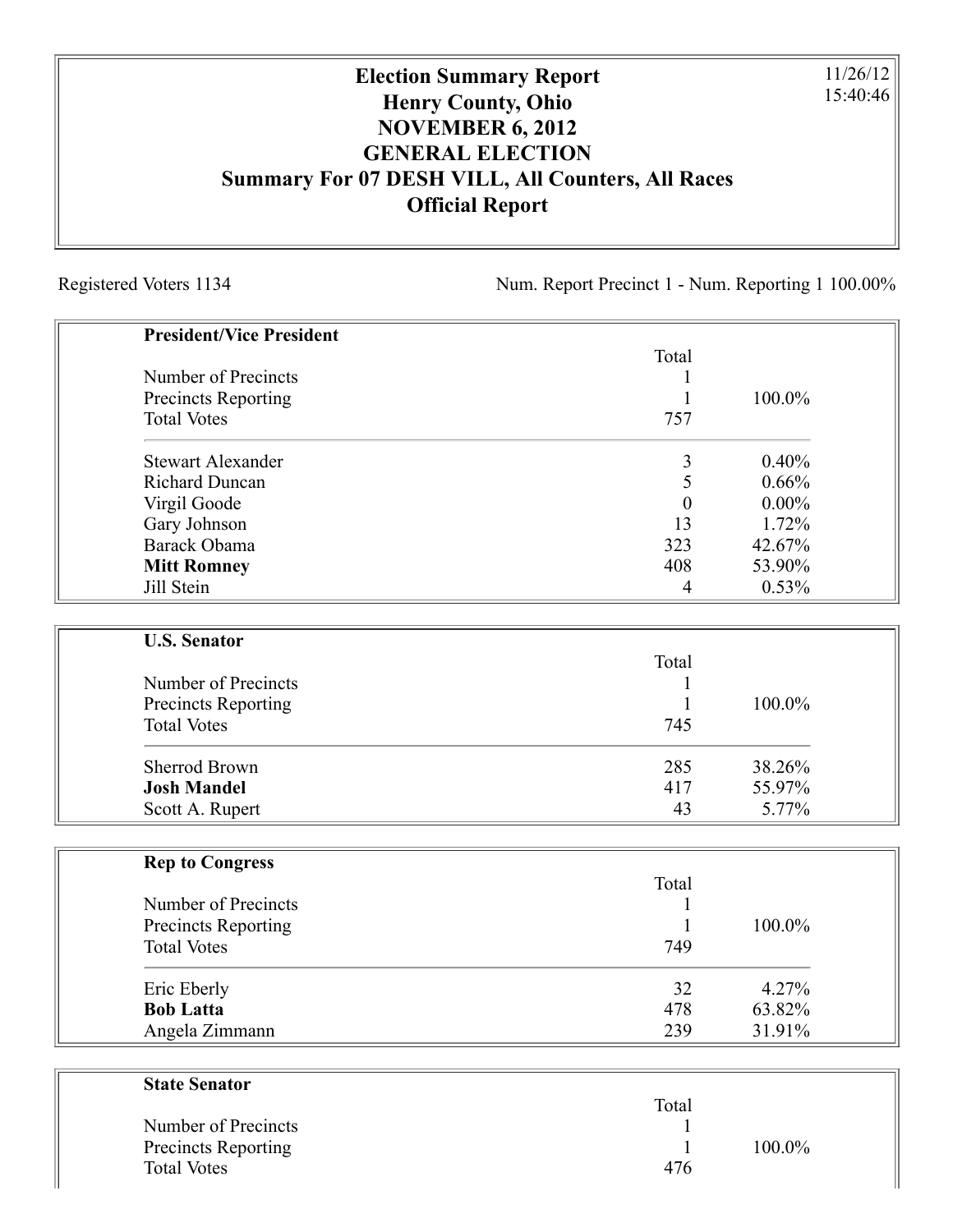| <b>Cliff Hite</b>                                | 476                   | 100.00%          |  |
|--------------------------------------------------|-----------------------|------------------|--|
|                                                  |                       |                  |  |
| <b>State Representative</b>                      |                       |                  |  |
| Number of Precincts                              | Total<br>1            |                  |  |
| Precincts Reporting                              |                       | 100.0%           |  |
| <b>Total Votes</b>                               | 700                   |                  |  |
|                                                  |                       |                  |  |
| John H. Vanover                                  | 238                   | 34.00%           |  |
| Lynn R. Wachtmann                                | 462                   | 66.00%           |  |
| County Comm 1-2-2013                             |                       |                  |  |
|                                                  | Total                 |                  |  |
| Number of Precincts                              | $\mathbf{1}$          |                  |  |
| Precincts Reporting                              | 1                     | 100.0%           |  |
| <b>Total Votes</b>                               | 663                   |                  |  |
|                                                  |                       |                  |  |
| <b>Glenn A. Miller</b>                           | 409                   | 61.69%<br>38.31% |  |
| Richard C. Myers                                 | 254                   |                  |  |
|                                                  |                       |                  |  |
| County Comm 1-3-2013                             | Total                 |                  |  |
| Number of Precincts                              | 1                     |                  |  |
| Precincts Reporting                              |                       | 100.0%           |  |
| <b>Total Votes</b>                               | 532                   |                  |  |
|                                                  |                       |                  |  |
| <b>Robert E. Hastedt</b>                         | 532                   | 100.00%          |  |
|                                                  |                       |                  |  |
| <b>County Auditor</b>                            |                       |                  |  |
| Number of Precincts                              | Total<br>$\mathbf{1}$ |                  |  |
| <b>Precincts Reporting</b>                       | $\mathbf{1}$          | 100.0%           |  |
| <b>Total Votes</b>                               | 557                   |                  |  |
|                                                  |                       |                  |  |
| <b>Kevin Garringer</b>                           | 557                   | 100.00%          |  |
|                                                  |                       |                  |  |
| <b>Prosecuting Attorney</b>                      |                       |                  |  |
|                                                  | Total                 |                  |  |
| Number of Precincts                              |                       |                  |  |
| <b>Precincts Reporting</b><br><b>Total Votes</b> | 522                   | 100.0%           |  |
|                                                  |                       |                  |  |
| John H. Hanna                                    | 522                   | 100.00%          |  |
|                                                  |                       |                  |  |
| <b>Clerk of Court Common Pleas</b>               |                       |                  |  |
|                                                  | Total                 |                  |  |
| Number of Precincts                              | 1                     |                  |  |
| Precincts Reporting                              | 1                     | 100.0%           |  |
| <b>Total Votes</b>                               | 485                   |                  |  |
|                                                  |                       |                  |  |

II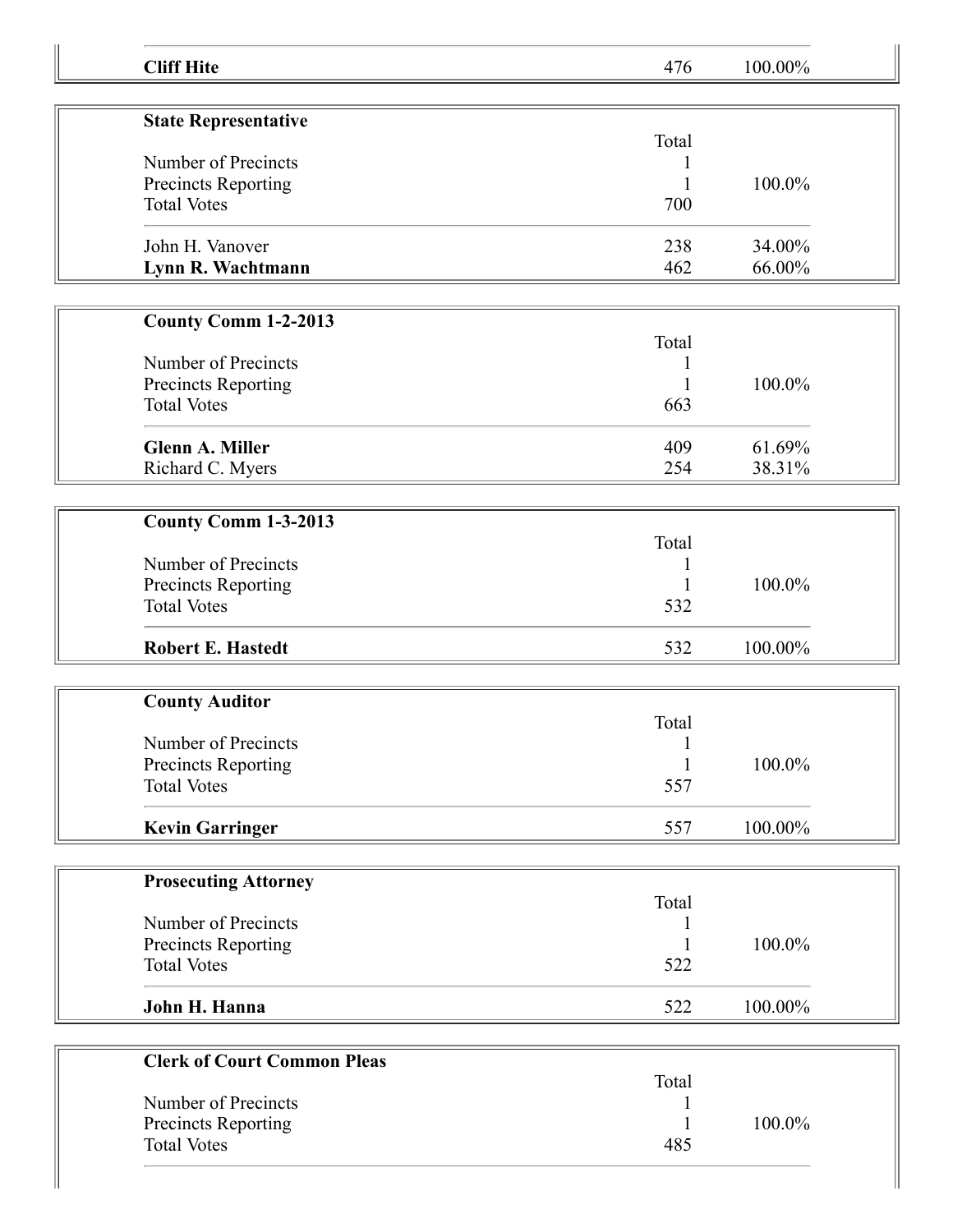| <b>Connie L. Schnitkey</b> |  |
|----------------------------|--|
|----------------------------|--|

**Connie L. Schnitkey** 485 100.00%

| <b>Sheriff</b><br>Number of Precincts<br>Precincts Reporting<br><b>Total Votes</b> | Total<br>721 | 100.0% |
|------------------------------------------------------------------------------------|--------------|--------|
| <b>Michael Bodenbender</b>                                                         | 504          | 69.90% |
| John J. Nye                                                                        | 217          | 30.10% |

| <b>County Recorder</b> |       |         |
|------------------------|-------|---------|
|                        | Total |         |
| Number of Precincts    |       |         |
| Precincts Reporting    |       | 100.0%  |
| <b>Total Votes</b>     | 461   |         |
| Sara L. Myles          | 461   | 100.00% |

| <b>County Treasurer</b> |       |        |
|-------------------------|-------|--------|
|                         | Total |        |
| Number of Precincts     |       |        |
| Precincts Reporting     |       | 100.0% |
| <b>Total Votes</b>      | 679   |        |
| Zachary T. Riley        | 262   | 38.59% |
| <b>Calvin G. Spiess</b> | 417   | 61.41% |

| <b>County Engineer</b>   |       |         |
|--------------------------|-------|---------|
|                          | Total |         |
| Number of Precincts      |       |         |
| Precincts Reporting      |       | 100.0%  |
| <b>Total Votes</b>       | 454   |         |
| <b>Timothy J. Schumm</b> | 454   | 100.00% |

| <b>County Coroner</b>    |       |         |
|--------------------------|-------|---------|
|                          | Total |         |
| Number of Precincts      |       |         |
| Precincts Reporting      |       | 100.0%  |
| <b>Total Votes</b>       | 504   |         |
| <b>Marek Skoskiewicz</b> | 504   | 100.00% |

| <b>State Board of Education</b> |       |           |
|---------------------------------|-------|-----------|
|                                 | Total |           |
| Number of Precincts             |       |           |
| Precincts Reporting             |       | $100.0\%$ |
| <b>Total Votes</b>              | 482   |           |
| <b>Stanley Jackson</b>          | 186   | 38.59%    |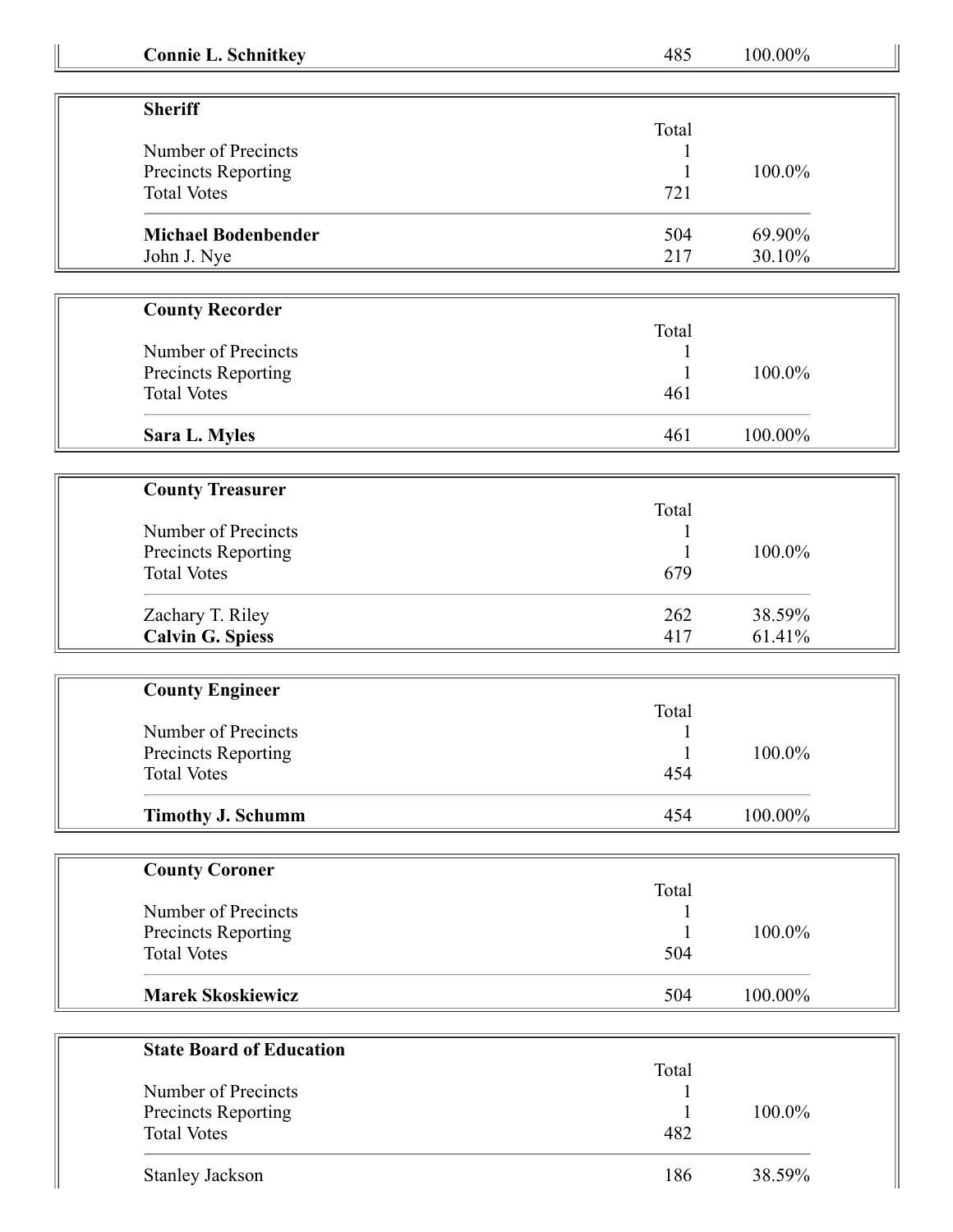| Justice Sup Crt 1-1-2013   |       |           |
|----------------------------|-------|-----------|
|                            | Total |           |
| Number of Precincts        |       |           |
| <b>Precincts Reporting</b> |       | $100.0\%$ |
| <b>Total Votes</b>         | 531   |           |
| <b>Terrence O"Donnell</b>  | 408   | 76.84%    |
| Mike Skindell              | 123   | 23.16%    |

## **Justice Sup Crt 1-2-2013**

## **Justice Sup Crt 12-31-2014**

| Number of Precincts<br><b>Precincts Reporting</b><br><b>Total Votes</b> | Total<br>510 | $100.0\%$ |
|-------------------------------------------------------------------------|--------------|-----------|
| <b>Yvette McGee Brown</b>                                               | 145          | 28.43%    |
| <b>Sharon L. Kennedy</b>                                                | 365          | 71.57%    |

| <b>Judge of Court of Appeals</b> |       |         |  |
|----------------------------------|-------|---------|--|
|                                  | Total |         |  |
| Number of Precincts              |       |         |  |
| <b>Precincts Reporting</b>       |       | 100.0%  |  |
| <b>Total Votes</b>               | 440   |         |  |
| John R. Willamowski              | 440   | 100.00% |  |

| <b>State Issue 1</b> |       |        |
|----------------------|-------|--------|
|                      | Total |        |
| Number of Precincts  |       |        |
| Precincts Reporting  |       | 100.0% |
| <b>Total Votes</b>   | 646   |        |
| <b>YES</b>           | 188   | 29.10% |
| NO                   | 458   | 70.90% |

| <b>State Issue 2</b>       |       |        |
|----------------------------|-------|--------|
|                            | Total |        |
| Number of Precincts        |       |        |
| <b>Precincts Reporting</b> |       | 100.0% |
| <b>Total Votes</b>         | 659   |        |